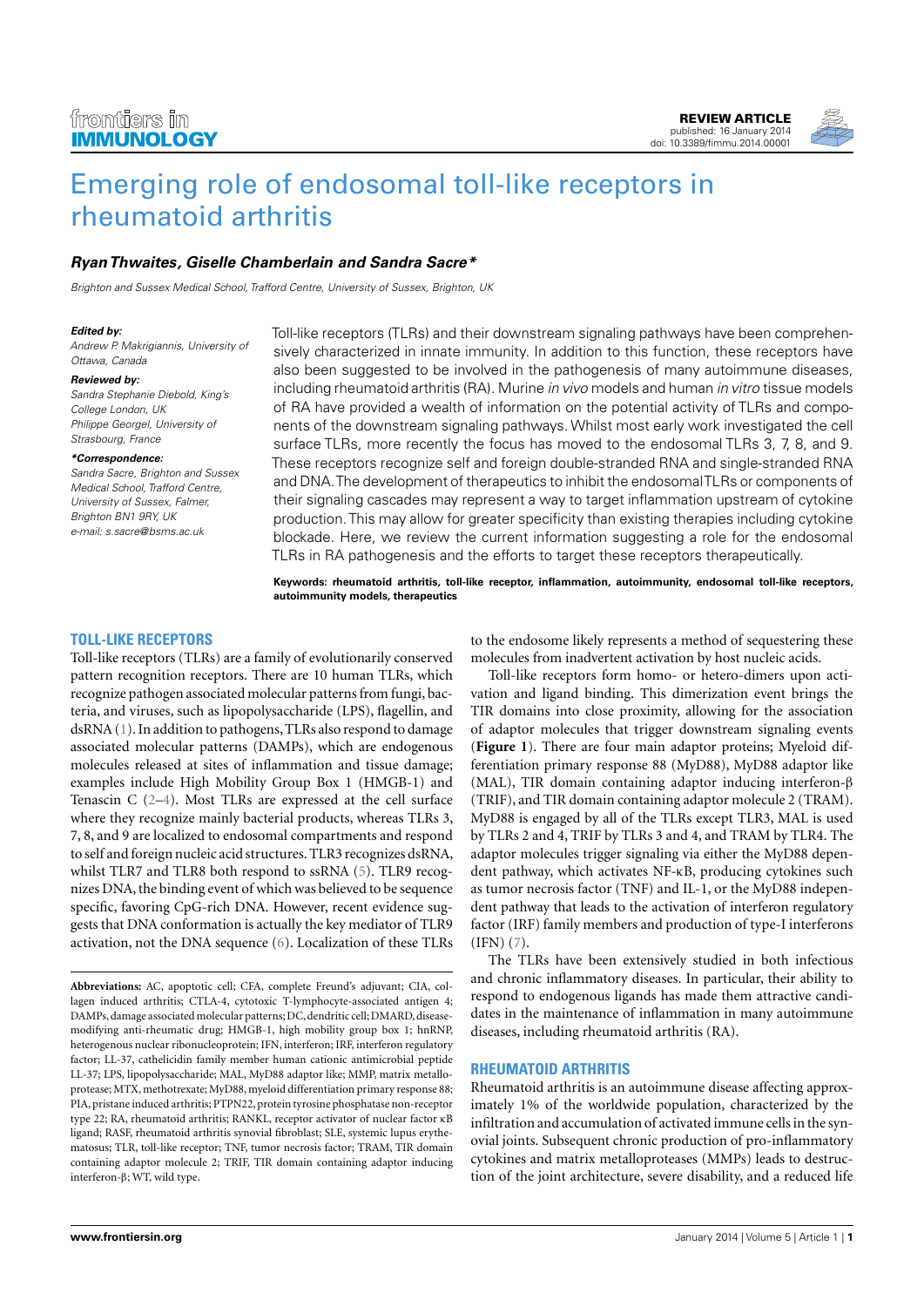

<span id="page-1-0"></span>activation of NF-κB, whereas TLRs 7 and 9 engage IRAK1/4, TRAF3, and TRAF6 to activate IRF family members. TLR3 uses the TLR adaptor TRIF, which can induce NF-κB through the TRAF6 complex and can signal to

translocate to the nucleus and initiate gene transcription. Additionally, TRIF can signal through TRAF3, TBK1, and IKK-i to initiate IRF-mediated transcription.

expectancy due to co-morbid complications such as cardiovascular disease [\(8\)](#page-5-6).

Many different cell populations in the RA joint secrete cytokines and other inflammatory mediators, which contribute to pathogenesis. Macrophages are considered to be a major effector of synovitis, secreting cytokines including TNF, IL-1, and IL-6 [\(9\)](#page-5-7). This inflammatory environment supports Th17 cell differentiation and suppresses differentiation of regulatory T-lymphocytes, thereby further promoting inflammation. In addition, RA synovial

fibroblasts (RASF) secrete IL-6 when stimulated by inflammatory cytokines such as TNF and IL-17 (secreted by Th17 cells), thus perpetuating the inflammatory cycle [\(10\)](#page-5-8). RASFs can also express receptor activator of nuclear factor κB ligand (RANKL), facilitating differentiation of monocytes/macrophages into osteoclasts, thereby promoting pathological bone erosion [\(11\)](#page-5-9). B-lymphocytes and their progeny also contribute to the progression of RA pathogenesis through pro-inflammatory cytokine production, in addition to generation of autoantibodies characteristic of disease.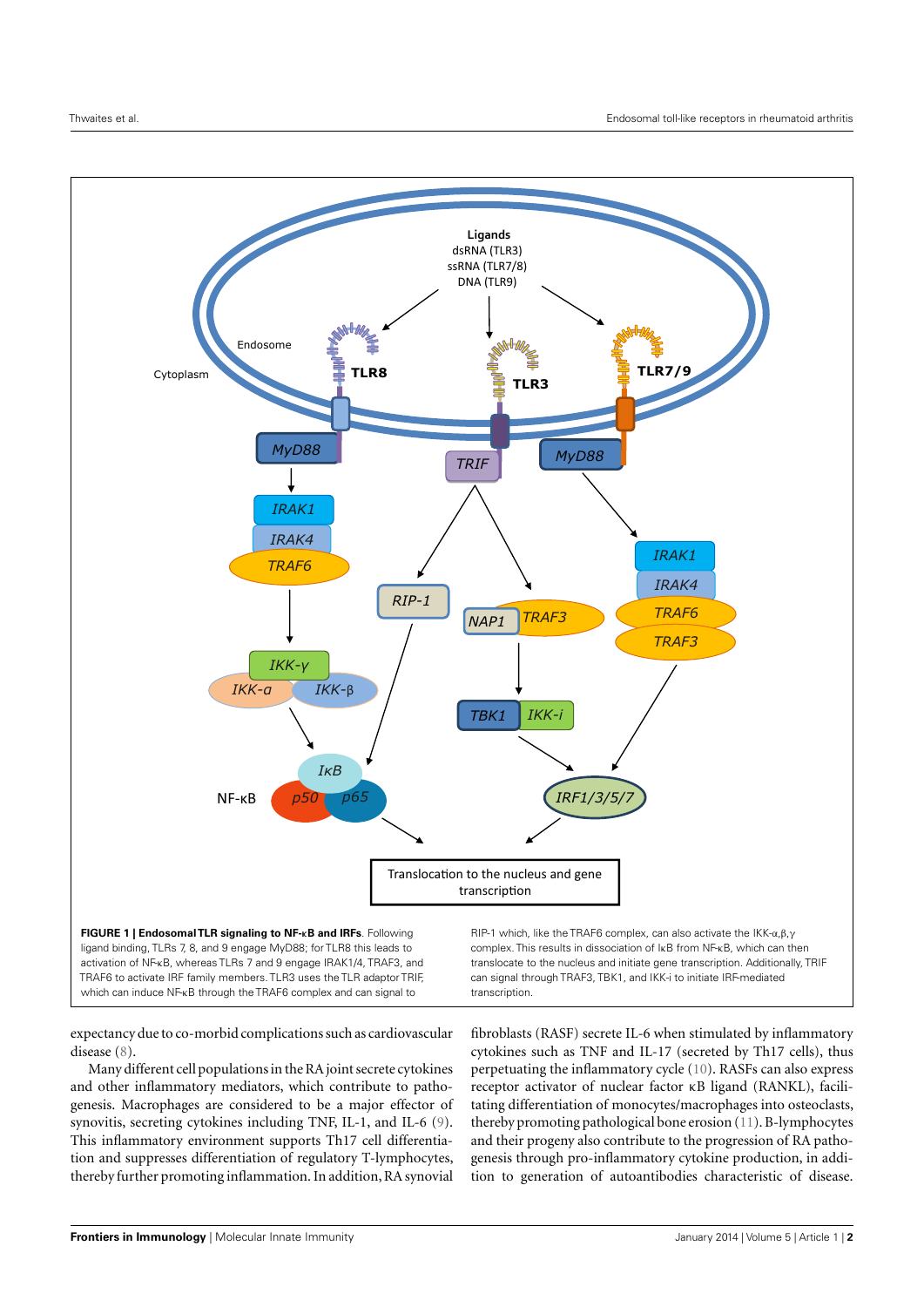Although much is understood about the inflammatory environment in RA, the ligand(s) responsible for sustaining cytokine production in this setting remains unknown.

Conventional treatment involves the use of disease-modifying anti-rheumatic drugs (DMARDs), most commonly methotrexate (MTX), as well as non-steroidal anti-inflammatory drugs, antimalarials, and corticosteroids [\(12\)](#page-5-10). However, treatment of RA has been greatly enhanced over the past decade by the development of biological therapies targeting molecules implicated in RA pathogenesis. The longest standing are those targeting TNF; the anti-TNF antibodies infliximab, adalimumab, and golimumab, the polyethylene glycol-linked mAb fragment certolizumab pegol, and the soluble TNF receptor-2-IgG-Fc fusion protein etanercept [\(13,](#page-5-11) [14\)](#page-5-12). Additional targets of clinically approved biological therapies include the IL-1 receptor (anakinra), the IL-6 receptor (tocilizumab), CD20 on B-lymphocytes (rituximab), and cytotoxic T-lymphocyte-associated antigen 4 (CTLA-4) (abatacept). Other agents in early-stage clinical development include the anti-IL-17 antibodies secukinumab and ixekizumab and the IL-17 receptor-blocking antibody brodalumab [\(14,](#page-5-12) [15\)](#page-5-13).

Tumor necrosis factor inhibitors remain the gold standard of biological therapies for RA even though approximately 30% of patients show no significant improvement [\(16\)](#page-5-14). There is data suggesting that the use of biologics early in the course of disease may induce clinical remission in some patients [\(15,](#page-5-13) [17\)](#page-5-15), although many patients do not achieve permanent remission. Some patients also become refractory to treatment with time, due to the production of antibodies against anti-TNF biologicals [\(18\)](#page-5-16); in this situation tocilizumab has been shown to be a successful alternative [\(19\)](#page-5-17).

Interestingly, some anti-TNF patients report no clinical improvement in their symptoms but do show a decreased progression of joint damage radiographically [\(20\)](#page-5-18). This may suggest a different threshold for the inflammatory versus the bone damage-activating effects of TNF. In agreement with this concept, in the human TNF transgenic murine model of arthritis, low-dose administration of adalimumab had no effect on synovial inflammation but significantly reduced bone erosions by inhibiting osteoclastogenesis [\(21\)](#page-6-0).

Biological therapies, although a clear improvement over DMARDs, do not represent an ideal therapeutic. They require parenteral administration, either intravenously or by subcutaneous injection and are expensive to manufacture with their cost severely restricting use. Global suppression of cytokine function also holds the potential for serious adverse effects such as bacterial infections, invasive fungal infections, and in the case of anti-TNF reactivation of latent tuberculosis [\(22\)](#page-6-1). In an effort to address these limitations, low molecular weight inhibitors are in development to target intracellular signaling molecules and prevent cellular responses to cytokines. Several small-molecule inhibitors of the Janus kinase family are currently in clinical development for the treatment of RA [\(23\)](#page-6-2). Tofacitinib, an inhibitor of JAK3 and JAK1 and, to a lesser extent, JAK2 has recently been approved for the treatment of adults with active RA [\(24\)](#page-6-3).

Small molecular weight inhibitors of inflammation are highly desirable due to their low cost of production. However, targeting downstream signaling molecules may prove to be troublesome due to the ubiquitous nature of many of these molecules in

multiple signaling pathways. This has been a particular problem for inhibitors of p38 mitogen-activated protein kinases, which are too toxic for use in the treatment of chronic conditions such as RA [\(25\)](#page-6-4). To provide a more targeted approach for inhibiting inflammation, the receptors and early signaling events responsible for driving cytokine production need to be identified. Studies from both human and murine models of arthritis have indicated that the endosomal TLRs or their signaling pathways may offer potential targets for the development of new therapeutics for RA.

# **EXPERIMENTAL ARTHRITIS MODELS**

One of the most commonly used methods of experimental arthritis is the murine collagen-induced arthritis (CIA) model. CIA has been observed to have numerous similarities to RA including erosive joint damage and production of circulating autoantibodies targeting type-II collagen [\(26\)](#page-6-5). Initial studies utilizing knockout mice suggested roles for MyD88, TLR2, and TLR4 [\(27,](#page-6-6) [28\)](#page-6-7). However, induction of CIA relies upon complete Freund's adjuvant (CFA), which contains TLR2, 4, and 9 ligands, making interpretation of these results difficult. In recent years, research has expanded to the endosomal TLRs, with experiments being performed across a variety of models, including serum transfer models and the rat pristane-induced arthritis (PIA) model. These additional models also share pathological features of RA but unlike the CIA model they do not require CFA for disease induction.

In the rat PIA model, a role was proposed for TLR3 following the observations that TLR3 was significantly up-regulated in splenocytes following pristane injection and stimulation of TLR3 with poly-I:C exacerbated disease. Furthermore, in the same study, down-regulation of TLR3 with siRNA ameliorated disease, pointing to a key role in disease progression [\(29\)](#page-6-8). Similarly, upregulation of TLR3 has been observed in splenocytes from both PIA and CIA rat models, where administration of MTX inhibited both disease symptoms and the increase in TLR3 expression [\(30\)](#page-6-9). Interestingly, synovial fibroblasts from PIA susceptible Dark Agouti rats show elevated levels of TLR3 following co-culture with conditioned media of pristane-stimulated T-cells [\(31\)](#page-6-10), suggesting a system whereby immune-surveillant cells might prime synoviocytes toward TLR responses. Together, these data suggest that TLR3 may function in the maintenance of disease. However, a conflicting picture has emerged in the mouse CIA and K/BxN serum transfer models where activation of TLR3 suppressed arthritis, signifying a regulatory role in controlling rather than promoting inflammation [\(32\)](#page-6-11).

More consistency has been observed across disease models for TLR7. Induction of TLR7 tolerance by a short-course treatment with a TLR7 agonist (1V136) at levels insufficient to induce cytokine production ameliorated disease in the K/BxN serum transfer model [\(33\)](#page-6-12). However, additional cross tolerance of TLR2 and TLR9 was also observed, possibly due to activation of the negative regulators IRAK-M (interleukin-1 receptor-associated kinase-M) and SHIP-1 (Src homology 2 domain containing inositol polyphosphate phosphatase), making it difficult to delineate which TLR was responsible for the reduction in disease. Supportive of a pathological role for TLR7, we have demonstrated in the murine CIA model that TLR7<sup>-/-</sup> mice show a reduction in clinical score, paw swelling, and number of paws affected when compared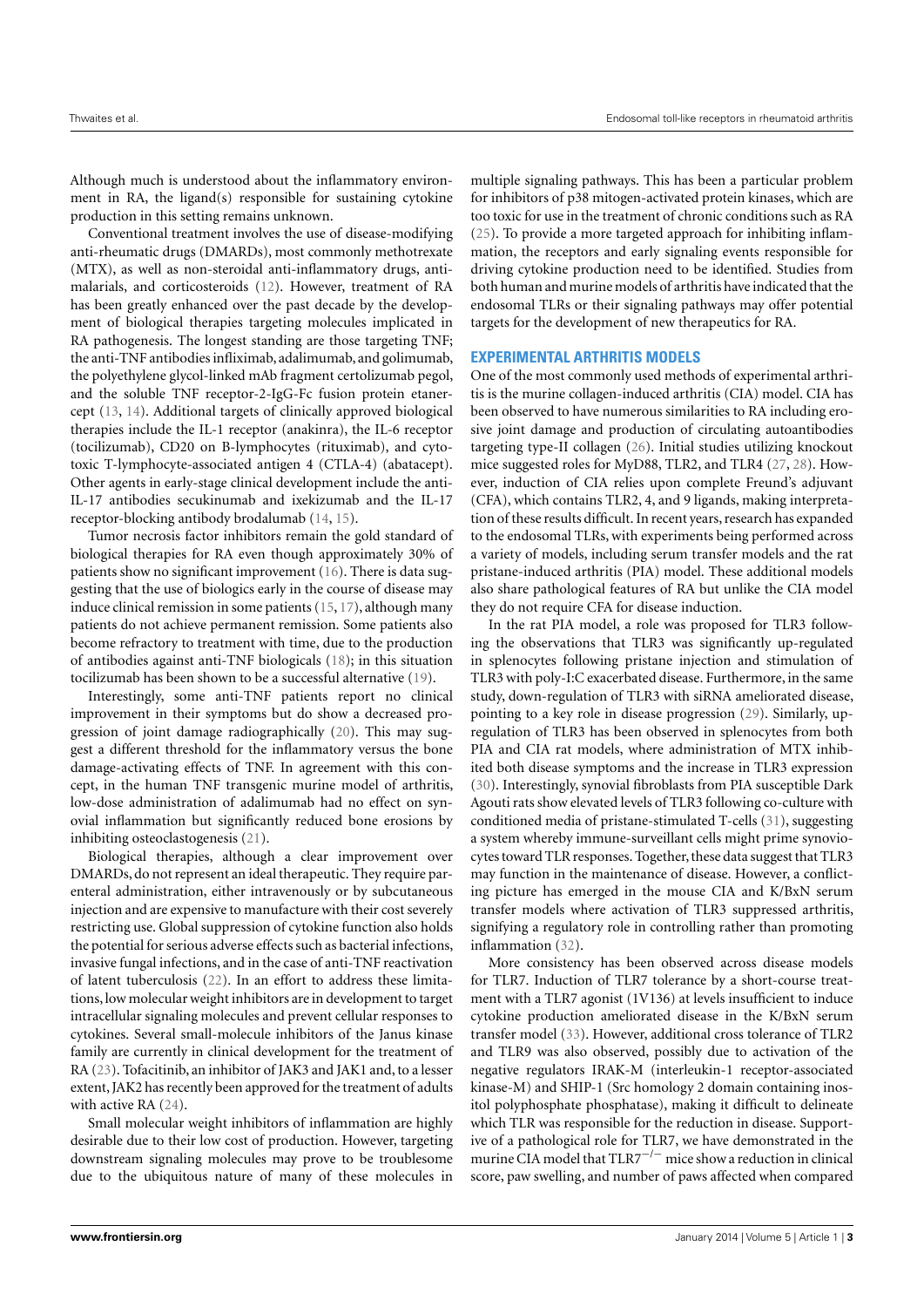to wild type (WT) mice. This effect was limited to the maintenance of disease rather than the initial onset, as demonstrated by a similar number of WT and TLR7<sup>-/-</sup> mice developing disease [\(34\)](#page-6-13). Similarly, intra-articular knockdown of TLR7 using lentiviral delivery of TLR7 shRNA has been reported to decrease radiologic measures of disease activity in the rat CIA model [\(35\)](#page-6-14).

The involvement of TLR8 in these models and the subsequent relevance of the data to human disease are less straightforward. Although TLRs 7 and 8 both recognize ssRNA and are closely phylogenetically related, in the murine system, only TLR7 is capable of activating downstream signaling in response to ssRNA, whereas in human cells both receptors are functional [\(36\)](#page-6-15). TLR8<sup> $-/-$ </sup> mice develop spontaneous autoimmunity, characterized by increased serum levels of IgM, IgG2a, and autoantibodies against small nuclear ribonucleoproteins and dsDNA. Dendritic cells (DCs) from these mice had increased TLR7 levels and were hyper responsive to TLR7 activation. Concomitant TLR7 and TLR8 knockout, or individual TLR7 knockout mice did not exhibit this autoimmune phenotype, suggesting the potential for TLR8 to regulate TLR7 signaling in mice [\(37\)](#page-6-16).

Similar to TLR3, TLR9 may have an anti-inflammatory role in arthritis. Numerous intracellular autoantigens, including selfnucleic acids, displayed on the cell surface of apoptotic cells (ACs) can activate an anti-inflammatory effect *in vivo* [\(38,](#page-6-17) [39\)](#page-6-18). In the CIA model, administering ACs was shown to induce an anti-inflammatory effect dependent on the presence of TLR9, as determined using TLR9−/<sup>−</sup> mice. In addition, this effect was abolished following DNAse treatment of ACs prior to treatment of CIA mice [\(39\)](#page-6-18). Thus, TLR9 may function to induce tolerance and could have an important role in the prevention of inflammation. Indeed, TLR-induced type-I IFN has been suggested to be protective in a murine serum transfer model of arthritis. Protein tyrosine phosphatase non-receptor type 22 (PTPN22), a gene associated with RA susceptibility, has been shown to be required for IFN production upon TLR3, 4, 7, and 9 stimulation [\(40\)](#page-6-19). PTPN22 knockout mice were observed to no longer exhibit disease suppression following TLR ligation in this arthritis model [\(41\)](#page-6-20). This finding suggests that the type-I IFN response may explain the anti-inflammatory, tolerogenic role of TLR9 signaling. Interestingly, an association has been observed between RA susceptibility and a polymorphism in IRF5; a transcription factor downstream of the endosomal TLRs, involved in the production of IFN [\(42\)](#page-6-21). However, the role of IFN currently remains controversial; whilst administration of IFN-β can ameliorate disease in the murine CIA model, a double-blind clinical trial found no significant improvement between IFN-β and placebo-treated groups [\(43,](#page-6-22) [44\)](#page-6-23).

Conversely, inhibition of TLR9 with an immunoregulatory DNA sequence has been reported to alleviate disease activity and delay disease onset in the rat PIA model, indicating a potential role for TLR9, and possibly DNA ligands, in the development of disease [\(45\)](#page-6-24). Indeed, DNAse-II deficient mice develop an RAlike polyarthritis, however, this was not dependent on TLR9, as arthritis was also observed in DNAse-II/TLR9 double knockout mice, suggesting that other innate DNA sensors may be of more importance [\(46\)](#page-6-25).

Though the duality of the effects of TLR stimulation in RA models may appear contradictory, these observations may in fact provide insights into fundamental TLR biology. Under some conditions, TLR signaling may be immunoregulatory, however in the presence of elevated levels of DAMPs and accessory molecules such as LL-37, this may lead to pathological inflammation given a susceptible genetic background [\(47\)](#page-6-26). Similar complexity has been reported in murine models of the IFN-mediated autoimmune disease, systemic lupus erythematosus (SLE). An immunoregulatory role was attributed to TLR9 following knockout, despite its requirement for pathogenic anti-DNA autoantibody production [\(48\)](#page-6-27). However, inhibition of TLR9 has indicated a pro-inflammatory role in the production of IFN in response to DNA containing immune complexes [\(49\)](#page-6-28).

Despite the seemingly conflicting evidence for the involvement of some of the endosomal TLRs in experimental arthritis models, overall it would appear that there may be a role for one or more of these receptors in driving the disease process. In fact, we have demonstrated that combined inhibition of these receptors using an off target effect of some anti-depressant drugs, therapeutically reduced clinical score, paw swelling, and histological joint damage in the murine CIA model [\(34,](#page-6-13) [50\)](#page-6-29). Furthermore, it has been reported that activation of TLR7 and TLR9 with heterogeneous nuclear ribonucleoprotein (hnRNP) antigens from splenocytes of a PIA animal can be used to transfer disease to another animal. Nuclease treatment of hnRNPs or treatment with hnRNP-associated nucleic acids alone demonstrated that only the nucleic acid components were required [\(51\)](#page-6-30). Interestingly, humoral and cellular autoimmunity to hnRNP-A2/B1 is present in approximately 50% of RA patients, which may be linked with the ability of hnRNPs to activate TLR7 and TLR9 [\(51\)](#page-6-30).

## **ENDOSOMAL TLRs IN RA**

The potential role of TLRs in RA has led to a number of genetic studies, including a genome-wide association study examining common TLR single nucleotide polymorphisms (SNP). However, no significant associations with RA susceptibility, severity, or response to treatment have been identified [\(52](#page-6-31)[–54\)](#page-6-32). However, some small studies have revealed possible associations with TLR SNPs in distinct ethnic cohorts. The TLR9 SNP rs187084 allele variant TT has been modestly associated with RA susceptibility in a Turkish RA population, although it was not linked in studies of Dutch or French cohorts [\(53](#page-6-33)[–55\)](#page-6-34). Interestingly, the TLR8 SNP rs5741883 has been associated with rheumatoid factor autoantibody positivity in one study of a European population [\(56\)](#page-6-35). Nonetheless, functional studies of the endosomal TLRs in human samples have suggested the potential involvement of these receptors and their signaling pathways in RA. Indeed, we previously demonstrated a role for MyD88, the adaptor protein used by TLRs 7, 8, and 9, in the spontaneous release of cytokines and MMPs from human RA synovial tissue cultures [\(57\)](#page-6-36).

Many studies have examined the expression and function of these receptors in synovial tissue cells from patients compared with tissue from osteoarthritis (OA) patients or healthy controls (HCs). TLRs 3, 7, 8, and 9 are all expressed in the RA synovium, which is a mixed cell population [\(58–](#page-6-37)[60\)](#page-7-0), with levels of TLRs 3, 7, and 9 elevated in comparison to either OA or HC tissue, particularly in RASFs, DCs, and macrophages [\(59–](#page-6-38)[62\)](#page-7-1). Stimulation of RA synovial cells with ligands for TLR3 and TLR8 can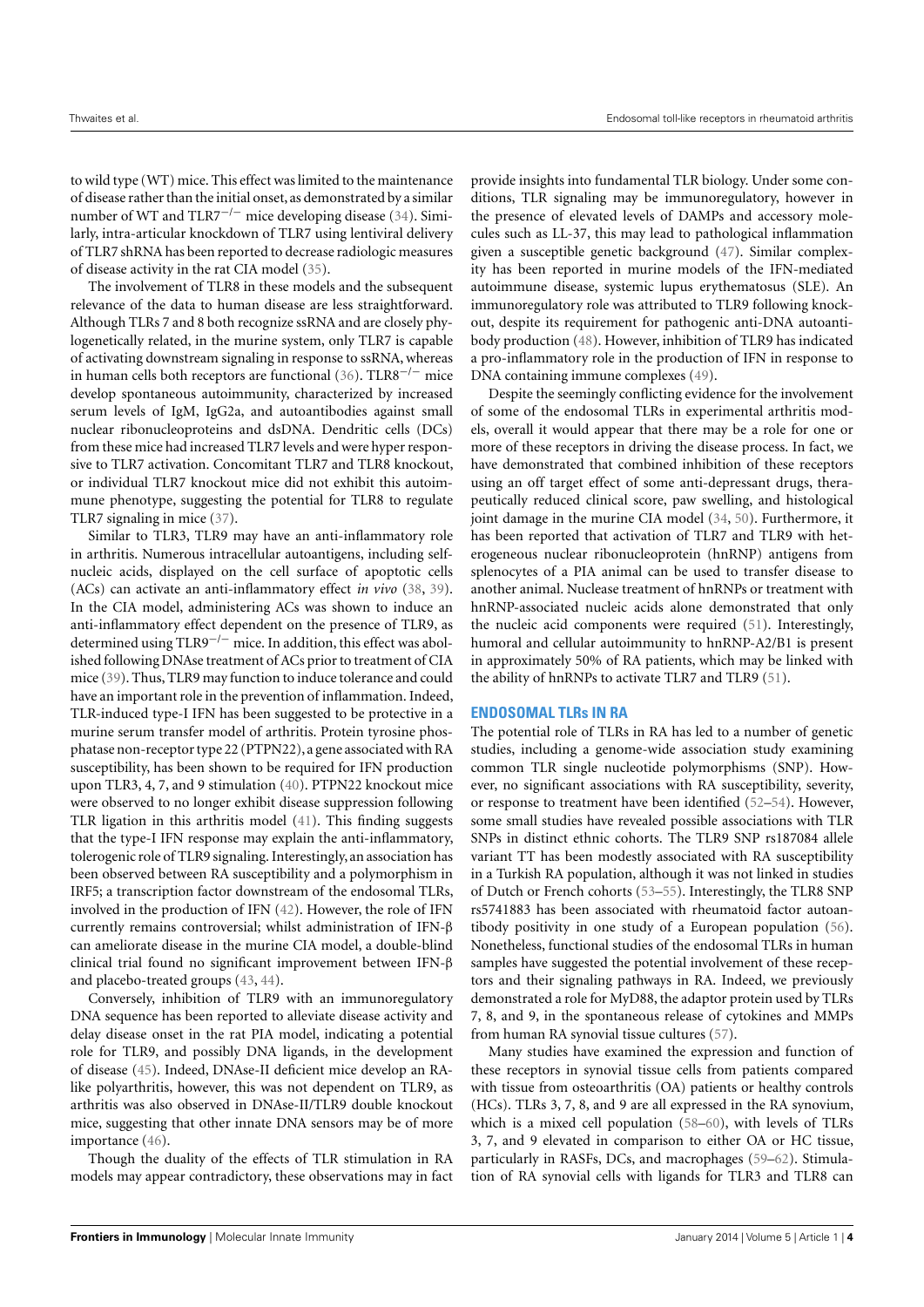induce production of cytokines and MMPs, indicating that these TLRs are functional within RA joint tissue [\(58,](#page-6-37) [60\)](#page-7-0). In fact, out of a range of TLR ligands, TLR8 induced the biggest secretion of TNF from RA synovial cultures [\(58\)](#page-6-37). Interestingly, mimicking the hypoxic conditions of the *in situ* joint has been shown to exacerbate cytokine and MMP production following activation of TLR3 in RASFs [\(63\)](#page-7-2). This elevated response to hypoxia may support pathogenic angiogenesis in the synovium through the ability of TLR3 to induce vascular endothelial growth factor and IL-8 [\(64\)](#page-7-3). Furthermore, TLR3 can also promote osteoclastogenesis both directly and indirectly via up-regulation of RANKL on RASFs following activation [\(65\)](#page-7-4).

For endosomal TLRs to be activated in the RA joint, suitable ligands would need to be present. RA necrotic synovial fluid cells have been shown to release RNA that can activate TLR3 on RASFs [\(59\)](#page-6-38). Additionally, DNA released from necrotic cells may induce cytokine production in a TLR9-dependent manner [\(59,](#page-6-38) [62,](#page-7-1) [66\)](#page-7-5). Nucleic acids are readily degraded outside of the cell, however in the RA joint they may be protected by other molecules. The cathelicidin family member human cationic antimicrobial peptide LL-37 is present in RA synovial fluid at levels greater than HCs and is known to bind RNA, protecting it from degradation [\(47,](#page-6-26) [67\)](#page-7-6). In addition, LL-37 is known to perpetuate signaling through TLRs 3, 7, 8, and 9 [\(67–](#page-7-6)[69\)](#page-7-7).

Further support for a contribution of these TLRs to the perpetuation of inflammation in RA comes from the antimalarial drugs chloroquine, hydroxychloroquine, and quinacrine, which have been used since 1950s to treat RA and SLE [\(70,](#page-7-8) [71\)](#page-7-9). These drugs act as antagonists of TLR9 and to a lesser extent,TLR3, TLR7, and TLR8 [\(72,](#page-7-10) [73\)](#page-7-11). The mechanism was suggested to be due to the inhibition of endosomal acidification; however, more recently antimalarials have been shown to interact directly with nucleic acids, causing modifications which prevent their binding to the endosomal TLRs [\(73\)](#page-7-11). We found that, when added to human RA synovial cultures, chloroquine suppressed spontaneous cytokine

production, indicating the possibility of nucleic acids driving inflammation in these samples [\(58\)](#page-6-37). In addition to these results, the anti-depressant inhibitors of the endosomal TLRs that were effective in the CIA model also suppressed spontaneous cytokine production in human RA synovial membrane cultures [\(34,](#page-6-13) [50,](#page-6-29) [58\)](#page-6-37). Neither of these approaches represent a clinically useful therapy for RA, due to the effective dose exceeding clinically safe levels. However, these studies, as summarized in **[Table 1](#page-4-0)**, do highlight a possible role for endosomal TLRs in the maintenance of inflammation, as well as demonstrating the potential to selectively target these receptors for the effective treatment of RA.

#### **TARGETING THE ENDOSOMAL TLRs THERAPEUTICALLY**

There has been significant interest in the modulation of TLR function in disease. In particular, endosomal TLR antagonists are in development as promising candidates for the treatment of several autoimmune diseases. Indeed, some therapies already in the clinic are suggested to mediate their effect through endosomal TLR blockade. As already mentioned, antimalarials are used for the treatment of RA, but at the doses given clinically they will only deliver a moderate effect on disease and are thus usually administered in combination with other therapies [\(75\)](#page-7-12). This is most likely due to the serum levels not reaching those required for effective TLR inhibition. Similarly, the gold-containing complex, auranofin, has also been suggested to moderate its' anti-rheumatic effect through blockade of TLR3-dependent TRIF signaling [\(76\)](#page-7-13).

With the aim of designing more effective therapies specifically targeting TLRs in autoimmunity, many small molecules and immune response modifiers are under development. A small molecular weight inhibitor, CPG-52364, was initially described for the treatment of SLE, but may have therapeutic potential in other autoimmune diseases such as RA and psoriasis. CPG-52364 inhibits signaling following stimulation of TLR7, 8, or 9 in human PBMCs [\(77\)](#page-7-14); CPG-52364 entered Phase I clinical development in 2007, however, the results of this trial are yet to be published.

|      | Immunoregulatory                                                                        | Immunostimulatory                                                                                                                                                                                                                                                                  |
|------|-----------------------------------------------------------------------------------------|------------------------------------------------------------------------------------------------------------------------------------------------------------------------------------------------------------------------------------------------------------------------------------|
| TLR3 | Activation of TLR3 in CIA and K/BxN serum<br>transfer models suppresses arthritis (32)  | Activation of TLR3 exacerbates PIA. In agreement, knockdown of TLR3 ameliorated disease (29)<br>Stimulation of TLR3 induces angiogenic and osteoclastogenic factors in human RA synovial<br>fibroblasts $(64, 65)$<br>Hypoxia induces heightened responses from TLR3 in RASFs (63) |
| TLR7 |                                                                                         | TLR7 has been suggested to contribute to CIA pathology in established disease (34)<br>hnRNP can activate TLR7 and can transfer disease in the PIA model (51)<br>TLR7 tolerance induced by sub-optimal stimulation alleviates the K/BxN serum transfer model (33)                   |
|      | TLR8 TLR8 has a potential role in suppressing<br>TLR7 responses in murine models (37)   | In human RA synovial cultures, stimulation of TLR8 results in the greatest cytokine production (58)<br>Inhibition of TLR8 inhibits spontaneous cytokine release in a human RA synovial tissue model<br>(58, 74)                                                                    |
| TLR9 | An anti-inflammatory response is induced<br>on exposure of TLR9 to apoptotic cells (55) | Inhibition of TLR9 alleviates rat PIA model (45)<br>hnRNP acts as a ligand for TLR9 and can transfer disease in the PIA model (51)                                                                                                                                                 |

<span id="page-4-0"></span>**Table 1 | Dual nature of endosomalTLR signaling in RA and disease models**.

Seemingly contradictory findings regarding the roles of the endosomal TLRs in human RA tissue models and differing experimental arthritis models have been identified.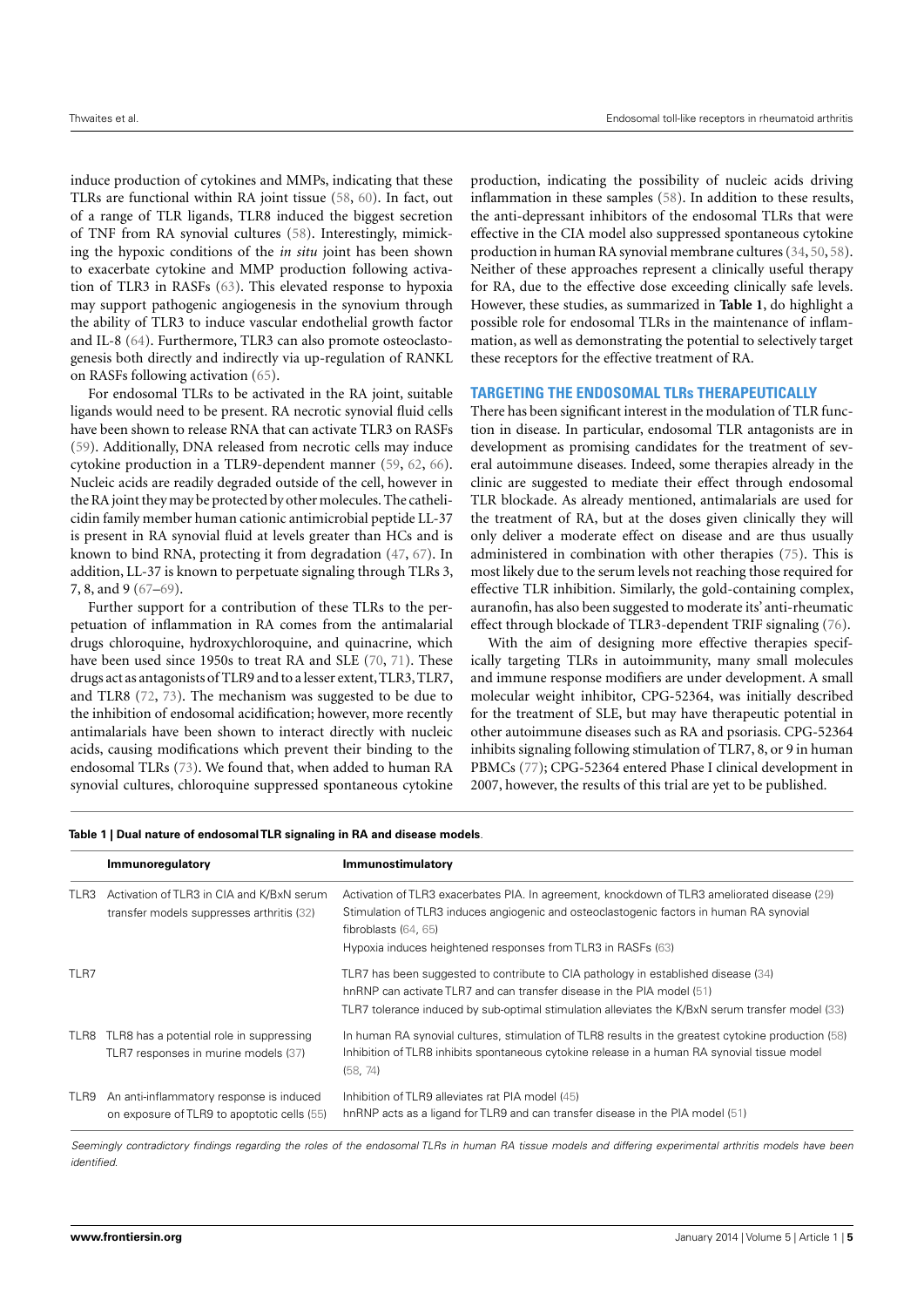Other inhibitors have followed into the clinical trial arena. Dynavax Technologies demonstrated, in both plasmacytoid DCs from SLE patients and in two lupus-prone mouse strains, that glucocorticoid resistance could be mediated through activation of TLR7 and TLR9 [\(78\)](#page-7-16). Glucocorticoids are frequently used for the treatment of many autoimmune and inflammatory conditions, including RA, but the high doses required for effective treatment lead to significant side-effects and restrict use. Dynavax Technologies in partnership with GlaxoSmithKline have consequently developed DV1179, a bifunctional inhibitor of TLR7 and TLR9, which has been shown to reverse glucocorticoid resistance in both human cells and animal models of lupus. DV1179 was well-tolerated in a Phase I clinical trial and subsequently, a proof of mechanism clinical study was initiated in SLE patients in late 2011 [\(79\)](#page-7-17).

Idera Pharmaceuticals has two lead candidates in development for the treatment of autoimmune diseases; IMO-3100, an antagonist of TLRs 7 and 9 and IMO-8400, an antagonist of TLRs 7, 8, and 9. In preclinical models of autoimmune diseases including CIA, lupus, and psoriasis, these TLR antagonists have been shown to inhibit Th1, Th17, and inflammasome pathways and suppress production of cytokines such as TNF, IL-12, IL-6, and IL-17 [\(80,](#page-7-18) [81\)](#page-7-19). The results of a Phase II clinical trial were recently announced for IMO-3100; Idera reported that clinical improvements observed in psoriasis patients treated with IMO-3100 for 4 weeks correlated with the proposed mechanism of action for TLR antagonism [\(80\)](#page-7-18). IMO-8400 entered a Phase I clinical trial in late 2012 to assess safety in healthy subjects. VentiRx Pharmaceuticals is also developing a TLR8 specific antagonist for the treatment of autoimmune diseases; VTX-763 is a preclinical lead which shows marked inhibition of TLR8-induced NF-κB activation and TNF production *in vitro* [\(74\)](#page-7-15).

## **CONCLUSION**

The advent of anti-TNF therapeutics for the treatment of RA has not only resulted in greatly enhanced disease outcomes for many patients but has also raised a number of new questions regarding the production of TNF, and the role of the innate immune system in RA pathogenesis. Activation of endosomal TLRs represents a potential mechanism, which may contribute to the cytokine production characteristic of the RA synovium. Key roles have been attributed to these receptors in both murine and human models of disease. Accordingly, numerous early-stage therapeutics targeting endosomal TLRs and their signaling networks are in development. Concerns will always be raised over targeting molecules with key roles within the immune system. However, with a diverse range of innate immune receptors able to detect viral and bacterial pathogens, it may be possible to target the endosomal TLRs without compromising innate immunity due to compensation from the other cytosolic RNA and DNA receptors such as RIG-I (retinoic acid inducible gene-I) and AIM2 (absent in melanoma 2) [\(5\)](#page-5-3). The desired therapy would provide a small molecular weight inhibitor to deliver ease of administration with a lower production cost than current biological therapies. It is also hoped that targeting upstream disease mechanisms may additionally afford greater efficacy than global suppression of individual cytokines.

# **ACKNOWLEDGMENTS**

This work was supported by the EU Framework 7 integrated masterswitch project, the Medical Research Council, and Brighton and Sussex Medical School.

### **REFERENCES**

- <span id="page-5-0"></span>1. Akira S, Takeda K. Toll-like receptor signalling. *Nat Rev Immunol* (2004) **4**(7):499–511. doi[:10.1038/nri1391](http://dx.doi.org/10.1038/nri1391)
- <span id="page-5-1"></span>2. Park JS, Svetkauskaite D, He Q, Kim JY, Strassheim D, Ishizaka A, et al. Involvement of toll-like receptors 2 and 4 in cellular activation by high mobility group box 1 protein. *J Biol Chem* (2004) **279**(9):7370–7. doi[:10.1074/jbc.M306793200](http://dx.doi.org/10.1074/jbc.M306793200)
- 3. Midwood K, Sacre S, Piccinini AM, Inglis J, Trebaul A, Chan E, et al. Tenascin-C is an endogenous activator of Toll-like receptor 4 that is essential for maintaining inflammation in arthritic joint disease. *Nat Med* (2009) **15**(7):774–80. doi[:10.1038/nm.1987](http://dx.doi.org/10.1038/nm.1987)
- <span id="page-5-2"></span>4. Piccinini AM, Midwood KS. DAMPening inflammation by modulating TLR signalling. *Mediators Inflamm* (2010) **2010**:672395. doi[:10.1155/2010/672395](http://dx.doi.org/10.1155/2010/672395)
- <span id="page-5-3"></span>5. Barbalat R, Ewald SE, Mouchess ML, Barton GM. Nucleic acid recognition by the innate immune system. *Annu Rev Immunol* (2011) **29**:185–214. doi[:10.1146/annurev-immunol-031210-101340](http://dx.doi.org/10.1146/annurev-immunol-031210-101340)
- <span id="page-5-4"></span>6. Li Y, Berke IC, Modis Y. DNA binding to proteolytically activated TLR9 is sequence-independent and enhanced by DNA curvature. *EMBO J* (2012) **31**(4):919–31. doi[:10.1038/emboj.2011.441](http://dx.doi.org/10.1038/emboj.2011.441)
- <span id="page-5-5"></span>7. Kaisho T, Akira S. Toll-like receptor function and signaling. *J Allergy Clin Immunol* (2006) **117**(5):979–87. doi[:10.1016/j.jaci.2006.02.023](http://dx.doi.org/10.1016/j.jaci.2006.02.023)
- <span id="page-5-6"></span>8. Feldmann M, Brennan FM, Maini RN. Rheumatoid arthritis. *Cell* (1996) **85**(3):307–10. doi[:10.1016/S0092-8674\(00\)81109-5](http://dx.doi.org/10.1016/S0092-8674(00)81109-5)
- <span id="page-5-7"></span>9. Boissier MC, Semerano L, Challal S, Saidenberg-Kermanac'h N, Falgarone G. Rheumatoid arthritis: from autoimmunity to synovitis and joint destruction. *J Autoimmun* (2012) **39**(3):222–8. doi[:10.1016/j.jaut.2012.05.021](http://dx.doi.org/10.1016/j.jaut.2012.05.021)
- <span id="page-5-8"></span>10. Lee DG, Woo JW, Kwok SK, Cho ML, Park SH. MRP8 promotes Th17 differentiation via upregulation of IL-6 production by fibroblast-like synoviocytes in rheumatoid arthritis. *Exp Mol Med* (2013) **45**:e20. doi[:10.1038/emm.2013.39](http://dx.doi.org/10.1038/emm.2013.39)
- <span id="page-5-9"></span>11. Davignon JL, Hayder M, Baron M, Boyer JF, Constantin A, Apparailly F, et al. Targeting monocytes/macrophages in the treatment of rheumatoid arthritis. *Rheumatology (Oxford)* (2013) **52**(4):590–8. doi[:10.1093/rheumatology/kes304](http://dx.doi.org/10.1093/rheumatology/kes304)
- <span id="page-5-10"></span>12. Moncur C, Williams HJ. Rheumatoid arthritis: status of drug therapies. *Phys Ther* (1995) **75**(6):511–25.
- <span id="page-5-11"></span>13. Feldmann M. Development of anti-TNF therapy for rheumatoid arthritis. *Nat Rev Immunol* (2002) **2**(5):364–71. doi[:10.1038/nri802](http://dx.doi.org/10.1038/nri802)
- <span id="page-5-12"></span>14. Choy EH, Kavanaugh AF, Jones SA. The problem of choice: current biologic agents and future prospects in RA. *Nat Rev Rheumatol* (2013) **9**(3):154–63. doi[:10.1038/nrrheum.2013.8](http://dx.doi.org/10.1038/nrrheum.2013.8)
- <span id="page-5-13"></span>15. Tak PP, Kalden JR. Advances in rheumatology: new targeted therapeutics.*Arthritis Res Ther* (2011) **13**(Suppl 1):S5. doi[:10.1186/1478-6354-13-S1-S5](http://dx.doi.org/10.1186/1478-6354-13-S1-S5)
- <span id="page-5-14"></span>16. Rubbert-Roth A, Finckh A. Treatment options in patients with rheumatoid arthritis failing initial TNF inhibitor therapy: a critical review. *Arthritis Res Ther* (2009) **11**(Suppl 1):S1. doi[:10.1186/ar2666](http://dx.doi.org/10.1186/ar2666)
- <span id="page-5-15"></span>17. Tak PP, Rigby W, Rubbert-Roth A, Peterfy C, van Vollenhoven RF, Stohl W, et al. Sustained inhibition of progressive joint damage with rituximab plus methotrexate in early active rheumatoid arthritis: 2-year results from the randomised controlled trial IMAGE. *Ann Rheum Dis* (2012) **71**(3):351–7. doi[:10.1136/annrheumdis-2011-200170](http://dx.doi.org/10.1136/annrheumdis-2011-200170)
- <span id="page-5-16"></span>18. Alessandri C, Scrivo R, Spinelli FR, Ceccarelli F, Magrini L, Priori R, et al. Autoantibody production in anti-TNF-alpha-treated patients. *Ann N Y Acad Sci* (2007) **1110**:319–29. doi[:10.1196/annals.1423.034](http://dx.doi.org/10.1196/annals.1423.034)
- <span id="page-5-17"></span>19. Emery P, Keystone E, Tony HP, Cantagrel A, van Vollenhoven R, Sanchez A, et al. IL-6 receptor inhibition with tocilizumab improves treatment outcomes in patients with rheumatoid arthritis refractory to anti-tumour necrosis factor biologicals: results from a 24-week multicentre randomised placebo-controlled trial. *Ann Rheum Dis* (2008) **67**(11):1516–23. doi[:10.1136/ard.2008.092932](http://dx.doi.org/10.1136/ard.2008.092932)
- <span id="page-5-18"></span>20. Smolen JS, Han C, Bala M, Maini RN, Kalden JR, van derHeijde D, et al. Evidence of radiographic benefit of treatment with infliximab plus methotrexate in rheumatoid arthritis patients who had no clinical improvement: a detailed subanalysis of data from the anti-tumor necrosis factor trial in rheumatoid arthritis with concomitant therapy study.*Arthritis Rheum* (2005) **52**(4):1020–30. doi[:10.1002/art.20982](http://dx.doi.org/10.1002/art.20982)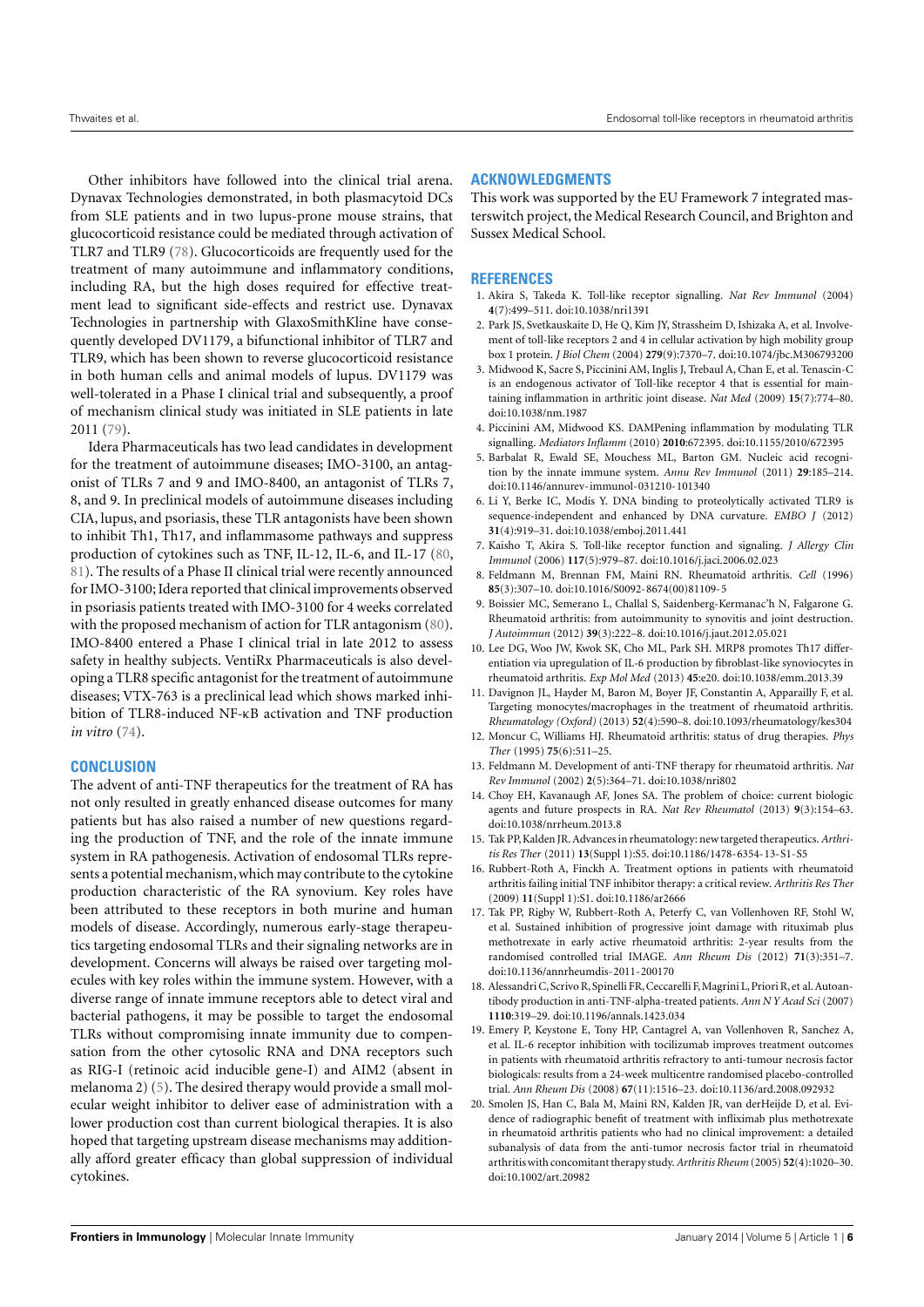- <span id="page-6-0"></span>21. Binder NB, Puchner A, Niederreiter B, Hayer S, Leiss H, Blüml S, et al. Tumor necrosis factor-inhibiting therapy preferentially targets bone destruction but not synovial inflammation in a tumor necrosis factor-driven model of rheumatoid arthritis. *Arthritis Rheum* (2013) **65**(3):608–17. doi[:10.1002/art.37797](http://dx.doi.org/10.1002/art.37797)
- <span id="page-6-1"></span>22. Hochberg MC, Lebwohl MG, Plevy SE, Hobbs KF, Yocum DE. The benefit/risk profile of TNF-blocking agents: findings of a consensus panel. *Semin Arthritis Rheum* (2005) **34**(6):819–36. doi[:10.1016/j.semarthrit.2004.11.006](http://dx.doi.org/10.1016/j.semarthrit.2004.11.006)
- <span id="page-6-2"></span>23. Kontzias A, Laurence A, Gadina M, O'Shea JJ. Kinase inhibitors in the treatment of immune-mediated disease. *F1000 Med Rep* (2012) **4**:5. doi[:10.3410/M4-5](http://dx.doi.org/10.3410/M4-5)
- <span id="page-6-3"></span>24. Cutolo M. The kinase inhibitor tofacitinib in patients with rheumatoid arthritis: latest findings and clinical potential. *Ther Adv Musculoskelet Dis* (2013) **5**(1):3–11. doi[:10.1177/1759720X12470753](http://dx.doi.org/10.1177/1759720X12470753)
- <span id="page-6-4"></span>25. Schett G, Zwerina J, Firestein G. The p38 mitogen-activated protein kinase (MAPK) pathway in rheumatoid arthritis. *Ann Rheum Dis* (2008) **67**(7):909–16. doi[:10.1136/ard.2007.074278](http://dx.doi.org/10.1136/ard.2007.074278)
- <span id="page-6-5"></span>26. Wooley PH, Luthra HS, Stuart JM, David CS. Type II collagen-induced arthritis in mice. I. Major histocompatibility complex (I region) linkage and antibody correlates. *J Exp Med* (1981) **154**(3):688–700. doi[:10.1084/jem.154.3.688](http://dx.doi.org/10.1084/jem.154.3.688)
- <span id="page-6-6"></span>27. Abdollahi-Roodsaz S, Joosten LA, Roelofs MF, Radstake TR, Matera G, Popa C, et al. Inhibition of Toll-like receptor 4 breaks the inflammatory loop in autoimmune destructive arthritis. *Arthritis Rheum* (2007) **56**(9):2957–67. doi[:10.1002/art.22848](http://dx.doi.org/10.1002/art.22848)
- <span id="page-6-7"></span>28. Rosenzweig HL, Jann MJ, Vance EE, Planck SR, Rosenbaum JT, Davey MP. Nucleotide-binding oligomerization domain 2 and Toll-like receptor 2 function independently in a murine model of arthritis triggered by intraarticular peptidoglycan. *Arthritis Rheum* (2010) **62**(4):1051–9. doi[:10.1002/art.27335](http://dx.doi.org/10.1002/art.27335)
- <span id="page-6-8"></span>29. Meng L, Zhu W, Jiang C, He X, Hou W, Zheng F, et al. Toll-like receptor 3 upregulation in macrophages participates in the initiation and maintenance of pristane-induced arthritis in rats. *Arthritis Res Ther* (2010) **12**(3):R103. doi[:10.1186/ar3034](http://dx.doi.org/10.1186/ar3034)
- <span id="page-6-9"></span>30. Zhu W, Meng L, Jiang C, Xu J, Wang B, Han Y, et al. Overexpression of tolllike receptor 3 in spleen is associated with experimental arthritis in rats. *Scand J Immunol* (2012) **76**(3):263–70. doi[:10.1111/j.1365-3083.2012.02724.x](http://dx.doi.org/10.1111/j.1365-3083.2012.02724.x)
- <span id="page-6-10"></span>31. Zhu W, Meng L, Jiang C, He X, Hou W, Xu P, et al. Arthritis is associated with Tcell-induced upregulation of Toll-like receptor 3 on synovial fibroblasts.*Arthritis Res Ther* (2011) **13**(3):R103. doi[:10.1186/ar3384](http://dx.doi.org/10.1186/ar3384)
- <span id="page-6-11"></span>32. Yarilina A, DiCarlo E, Ivashkiv LB. Suppression of the effector phase of inflammatory arthritis by double-stranded RNA is mediated by type I IFNs. *J Immunol* (2007) **178**(4):2204–11.
- <span id="page-6-12"></span>33. Hayashi T, Gray CS, Chan M, Tawatao RI, Ronacher L, McGargill MA, et al. Prevention of autoimmune disease by induction of tolerance to Toll-like receptor 7. *Proc Natl Acad Sci U S A* (2009) **106**(8):2764–9. doi[:10.1073/pnas.0813037106](http://dx.doi.org/10.1073/pnas.0813037106)
- <span id="page-6-13"></span>34. Alzabin S, Kong P, Medghalchi M, Palfreeman A, Williams R, Sacre S. Investigation of the role of endosomal Toll-like receptors in murine collagen-induced arthritis reveals a potential role for TLR7 in disease maintenance. *Arthritis Res Ther* (2012) **14**(3):R142. doi[:10.1186/ar3875](http://dx.doi.org/10.1186/ar3875)
- <span id="page-6-14"></span>35. Chen SY, Shiau AL, Li YT, Lin YS, Lee CH, Wu CL, et al. Suppression of collagen-induced arthritis by intra-articular lentiviral vector-mediated delivery of Toll-like receptor 7 short hairpin RNA gene. *Gene Ther* (2012) **19**(7):752–60. doi[:10.1038/gt.2011.173](http://dx.doi.org/10.1038/gt.2011.173)
- <span id="page-6-15"></span>36. Heil F, Hemmi H, Hochrein H, Ampenberger F, Kirschning C, Akira S, et al. Species-specific recognition of single-stranded RNA via toll-like receptor 7 and 8. *Science* (2004) **303**(5663):1526–9. doi[:10.1126/science.1093620](http://dx.doi.org/10.1126/science.1093620)
- <span id="page-6-16"></span>37. Demaria O, Pagni PP, Traub S, de Gassart A, Branzk N, Murphy AJ, et al. TLR8 deficiency leads to autoimmunity in mice. *J Clin Invest* (2010) **120**(10):3651–62. doi[:10.1172/JCI42081](http://dx.doi.org/10.1172/JCI42081)
- <span id="page-6-17"></span>38. Radic M, Marion T, Monestier M. Nucleosomes are exposed at the cell surface in apoptosis. *J Immunol* (2004) **172**(11):6692–700.
- <span id="page-6-18"></span>39. Miles K, Heaney J, Sibinska Z, Salter D, Savill J, Gray D, et al. A tolerogenic role for Toll-like receptor 9 is revealed by B-cell interaction with DNA complexes expressed on apoptotic cells. *Proc Natl Acad Sci U S A* (2012) **109**(3):887–92. doi[:10.1073/pnas.1109173109](http://dx.doi.org/10.1073/pnas.1109173109)
- <span id="page-6-19"></span>40. Begovich AB, Carlton VE, Honigberg LA, Schrodi SJ, Chokkalingam AP, Alexander HC, et al. A missense single-nucleotide polymorphism in a gene encoding a protein tyrosine phosphatase (PTPN22) is associated with rheumatoid arthritis. *Am J Hum Genet* (2004) **75**(2):330–7. doi[:10.1086/422827](http://dx.doi.org/10.1086/422827)
- <span id="page-6-20"></span>41. Wang Y, Stanford S, Zhou W, Auger Jennifer L, Cheng G, Campbell A, et al. Rheumatoid arthritis-associated PTPN22 modulates toll-like

receptor-mediated, type 1 interferon-dependent innate immunoregulation [abstract]. *Arthritis Rheum* (2012) **64**(Suppl 10):2452. doi[:10.1002/art.40183](http://dx.doi.org/10.1002/art.40183)

- <span id="page-6-21"></span>42. Han SW, Lee WK, Kwon KT, Lee BK, Nam EJ, Kim GW. Association of polymorphisms in interferon regulatory factor 5 gene with rheumatoid arthritis: a metaanalysis. *J Rheumatol* (2009) **36**(4):693–7. doi[:10.3899/jrheum.](http://dx.doi.org/10.3899/jrheum.081054) [081054](http://dx.doi.org/10.3899/jrheum.081054)
- <span id="page-6-22"></span>43. van Holten J, Reedquist K, Sattonet-Roche P, Smeets TJ, Plater-Zyberk C, Vervoordeldonk MJ, et al. Treatment with recombinant interferon-beta reduces inflammation and slows cartilage destruction in the collagen-induced arthritis model of rheumatoid arthritis. *Arthritis Res Ther* (2004) **6**(3):R239–49. doi[:10.1186/ar1165](http://dx.doi.org/10.1186/ar1165)
- <span id="page-6-23"></span>44. Vervoordeldonk MJ, Aalbers CJ, Tak PP. Interferon beta for rheumatoid arthritis: new clothes for an old kid on the block. *Ann Rheum Dis* (2009) **68**(2):157–8. doi[:10.1136/ard.2008.097899](http://dx.doi.org/10.1136/ard.2008.097899)
- <span id="page-6-24"></span>45. Herman S, Fischer A, Pfatschbacher J, Hoffmann M, Steiner G. A TLR 9 antagonist diminishes arthritis severity in a rat model of rheumatoid arthritis. *Ann Rheum Dis* (2011) **70**(Suppl 2):A39. doi[:10.1136/ard.2010.148973.8](http://dx.doi.org/10.1136/ard.2010.148973.8)
- <span id="page-6-25"></span>46. Kawane K, Tanaka H, Kitahara Y, Shimaoka S, Nagata S. Cytokine-dependent but acquired immunity-independent arthritis caused by DNA escaped from degradation. *Proc Natl Acad Sci U S A* (2010) **107**(45):19432–7. doi[:10.1073/pnas.](http://dx.doi.org/10.1073/pnas.1010603107) [1010603107](http://dx.doi.org/10.1073/pnas.1010603107)
- <span id="page-6-26"></span>47. Paulsen F, Pufe T, Conradi L, Varoga D, Tsokos M, Papendieck J, et al. Antimicrobial peptides are expressed and produced in healthy and inflamed human synovial membranes. *J Pathol* (2002) **198**(3):369–77. doi[:10.1002/path.1224](http://dx.doi.org/10.1002/path.1224)
- <span id="page-6-27"></span>48. Christensen SR, Shupe J, Nickerson K, Kashgarian M, Flavell RA, Shlomchik MJ. Toll-like receptor 7 and TLR9 dictate autoantibody specificity and have opposing inflammatory and regulatory roles in a murine model of lupus. *Immunity* (2006) **25**(3):417–28. doi[:10.1016/j.immuni.2006.07.013](http://dx.doi.org/10.1016/j.immuni.2006.07.013)
- <span id="page-6-28"></span>49. Barrat FJ, Meeker T, Gregorio J, Chan JH, Uematsu S, Akira S, et al. Nucleic acids of mammalian origin can act as endogenous ligands for Toll-like receptors and may promote systemic lupus erythematosus. *J Exp Med* (2005) **202**(8):1131–9. doi[:10.1084/jem.20050914](http://dx.doi.org/10.1084/jem.20050914)
- <span id="page-6-29"></span>50. Sacre S, Medghalchi M, Gregory B, Brennan F, Williams R. Fluoxetine and citalopram exhibit potent antiinflammatory activity in human and murine models of rheumatoid arthritis and inhibit toll-like receptors. *Arthritis Rheum* (2010) **62**(3):683–93. doi[:10.1002/art.27304](http://dx.doi.org/10.1002/art.27304)
- <span id="page-6-30"></span>51. Hoffmann MH, Skriner K, Herman S, Baumann C, Steiner CW, Ospelt C, et al. Nucleic acid-stimulated antigen-presenting cells trigger T cells to induce disease in a rat transfer model of inflammatory arthritis. *J Autoimmun* (2011) **36**(3– 4):288–300. doi[:10.1016/j.jaut.2011.02.007](http://dx.doi.org/10.1016/j.jaut.2011.02.007)
- <span id="page-6-31"></span>52. Stahl EA, Raychaudhuri S, Remmers EF, Xie G, Eyre S, Thomson BP, et al. Genome-wide association study meta-analysis identifies seven new rheumatoid arthritis risk loci. *Nat Genet* (2010) **42**(6):508–14. doi[:10.1038/ng.582](http://dx.doi.org/10.1038/ng.582)
- <span id="page-6-33"></span>53. Coenen MJ, Enevold C, Barrera P, Schijvenaars MM, Toonen EJ, Scheffer H, et al. Genetic variants in toll-like receptors are not associated with rheumatoid arthritis susceptibility or anti-tumour necrosis factor treatment outcome. *PLoS One* (2010) **5**(12):e14326. doi[:10.1371/journal.pone.0014326](http://dx.doi.org/10.1371/journal.pone.0014326)
- <span id="page-6-32"></span>54. Jaen O, Petit-Teixeira E, Kirsten H, Ahnert P, Semerano L, Pierlot C, et al. No evidence of major effects in several Toll-like receptor gene polymorphisms in rheumatoid arthritis. *Arthritis Res Ther* (2009) **11**(1):R5. doi[:10.1186/ar2589](http://dx.doi.org/10.1186/ar2589)
- <span id="page-6-34"></span>55. Etem EO, Elyas H, Ozgocmen S, Yıldırım A, Godekmerdan A. The investigation of toll-like receptor 3, 9 and 10 gene polymorphisms in Turkish rheumatoid arthritis patients. *Rheumatol Int* (2011) **31**(10):1369–74. doi[:10.1007/s00296-](http://dx.doi.org/10.1007/s00296-010-1472-8) [010-1472-8](http://dx.doi.org/10.1007/s00296-010-1472-8)
- <span id="page-6-35"></span>56. Enevold C, Radstake TR, Coenen MJ, Fransen J, Toonen EJ, Bendtzen K, et al. Multiplex screening of 22 single-nucleotide polymorphisms in 7 Toll-like receptors: an association study in rheumatoid arthritis. *J Rheumatol* (2010) **37**(5):905–10. doi[:10.3899/jrheum.090775](http://dx.doi.org/10.3899/jrheum.090775)
- <span id="page-6-36"></span>57. Sacre SM, Andreakos E, Kiriakidis S, Amjadi P, Lundberg A, Giddins G, et al. The Toll-like receptor adaptor proteins MyD88 and Mal/TIRAP contribute to the inflammatory and destructive processes in a human model of rheumatoid arthritis. *Am J Pathol* (2007) **170**(2):518–25. doi[:10.2353/ajpath.2007.060657](http://dx.doi.org/10.2353/ajpath.2007.060657)
- <span id="page-6-37"></span>58. Sacre SM, Lo A, Gregory B, Simmonds RE, Williams L, Feldmann M, et al. Inhibitors of TLR8 reduce TNF production from human rheumatoid synovial membrane cultures. *J Immunol* (2008) **181**(11):8002–9.
- <span id="page-6-38"></span>59. Brentano F, Schorr O, Gay RE, Gay S, Kyburz D. RNA released from necrotic synovial fluid cells activates rheumatoid arthritis synovial fibroblasts via Toll-like receptor 3. *Arthritis Rheum* (2005) **52**(9):2656–65. doi[:10.1002/art.21273](http://dx.doi.org/10.1002/art.21273)